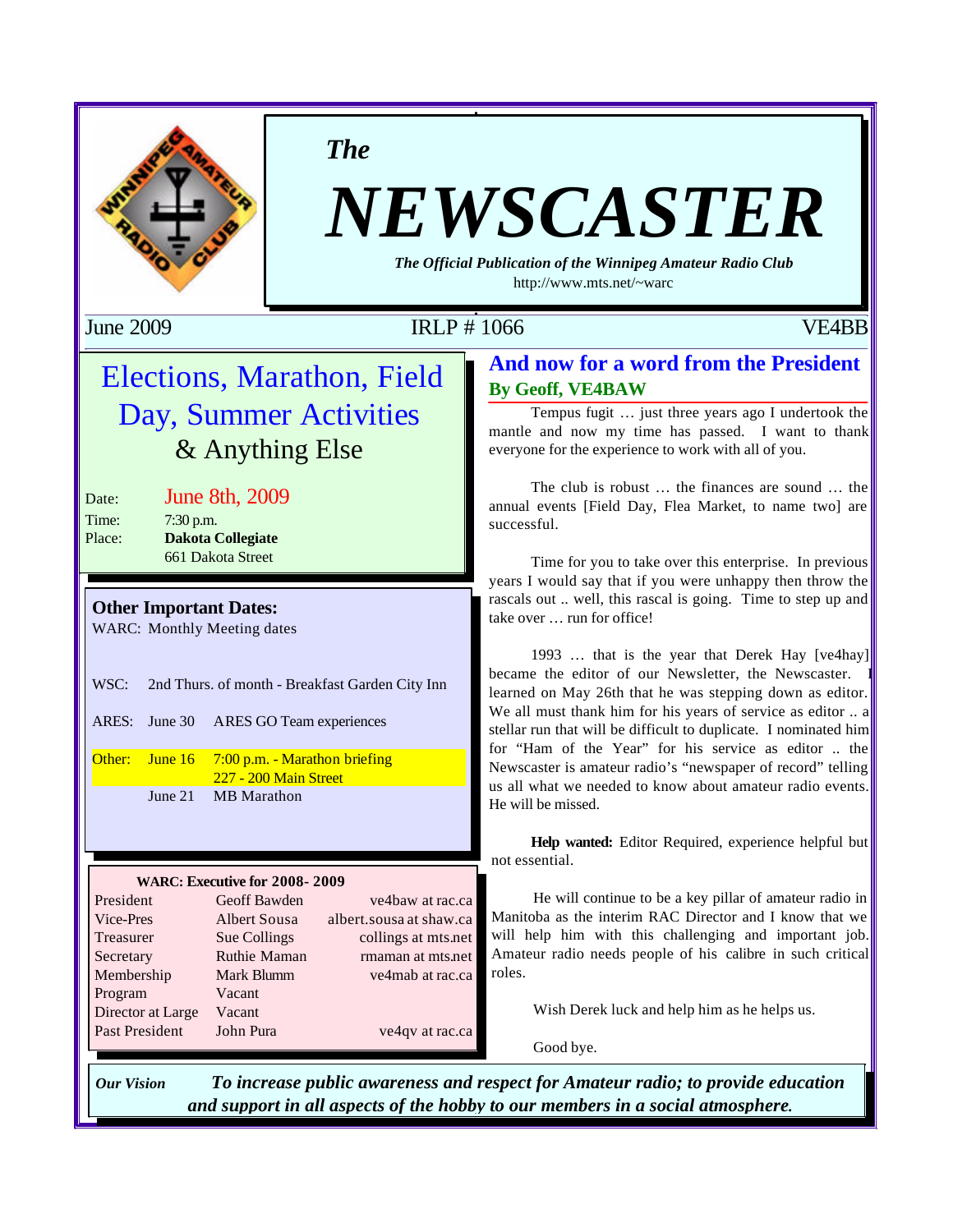The Newscaster Page 2 of 8

## **WARC Meeting Minutes May 11, 2009 Taken by Mark, VE4MAB**

Meeting chaired by Albert Sousa Introductions

Motion to accept the April minutes as printed in the April Newscaster moved by Glen, VE4GWN and 2nd by Dick, VE4HK

Business arising from the minutes - None

## *Committee reports*

#### *Education*

David, VE4DAR, spoke on the education program. 15 students have completed the course and there have been no drop outs. Many are interested in a CW course as well. Red River College has agreed to another course in September.

The will be a CW course at WSC in September with Adam, VE4SN, as chief instructor. The advanced course planned for the fall has been postponed to January 2010.

#### *ARES*

Glen reported on ARES. Ongoing operations at WWO during severe weather May 11 to September 13.

Flood operations ended April 25 and info is posted on the ARES web site.

CanWarn spotter training was this past weekend with 45 people in attendance. CanWarn reports any tornado or

ひきしゃかく しゃかくし

## **Amateur Radio Service Centre Industry Canada**

P.O. Box 9654, Postal Station T Ottawa, Ontario, K1G 6K9 Telephone: (613) 780-3333 Toll free: (888) 780-3333 Fax: (613) 998-5919 E-mail: spectrum.amateur@ic.gc.ca http://strategis.ic.gc.ca/epic/internet/insmt-gst.nsf/en /h\_sf01709e.html

> **IRLP Node** 1066 145.450 MHz -600 KHz (VE4WRS)

Comments or if you just want to reach us : **Winnipeg Amateur Radio Club C/O VE4WSC 598 St.. Mary's Road Winnipeg, MB R2M 3L5**

V UITA (UTA (UTA

funnel, rotating, shelf cloud with winds  $90 +$ Kms, rains 75 mm in 2 to 3 hours, visibility  $\frac{1}{2}$  km reporting to 1-800-239-0484.

#### *Marathon*

The Manitoba Marathon is Fathers Day, June 21 and there will be a volunteer briefing on Tuesday, June 16.

#### *DX*

Adam, VE4SN, spoke on DX. A lot is going on in the upper atmosphere and the sun is still void of sunspots. Things are picking up reporting that Ed, VE4YU had worked Turkey with Adam working South America and Bolivia. Europe is good in the late evening, 9-11 PM the Russians are there. Tune around and throw out the odd CQ.

Rick, VE4OV, asked Adam how long he had bee licenced. Adam replied - since May 11, 1953. His first contact was Pittsburgh. He chose VE4SN because AR was taken. SN was the initials of his fiancé.

#### *RAC*

Derek, VE4HAY, spoke on RAC advising that Midwest Director Devon resigned due to personal reasons and Derek accepted the position on an interim basis. Derek will get signatures at the next meeting so he can file papers with RAC. Derek is going to Cornwall and will bring a report to the next meeting.

#### *Bill 5*

Derek also spoke on Bill 5 which is progressing slowly. He, Geoff, VE4BAW, Jeff, VE4MBQ are on a committee to make presentations to the bill regarding amateur radio and they are waiting for notice.

#### *Antenna Support Structure*

Derek spoke on the City Of Winnipeg By law regarding antennas and said nothing more has happened. It has gone to the councilors and is out of their hands at the moment.

#### *Treasurer Report*

Sue, VE4SYM, advised our April revenue was \$ 1669.70 with Expense of \$2424.83 including prepaid education materials for which we will be reimbursed, prizes and pre-bought gifts for MARM and International. Our bank balance is \$ 7850.61.

David, VE4DAR, asked how much is left in the budget for education and Sue advised it is over and that we don't know what the revenue will be yet.

#### *Hamfest DARF presentation*

Albert, VA4AS presented Derek, VE4HAY with a cheque from WARC presented to DARF.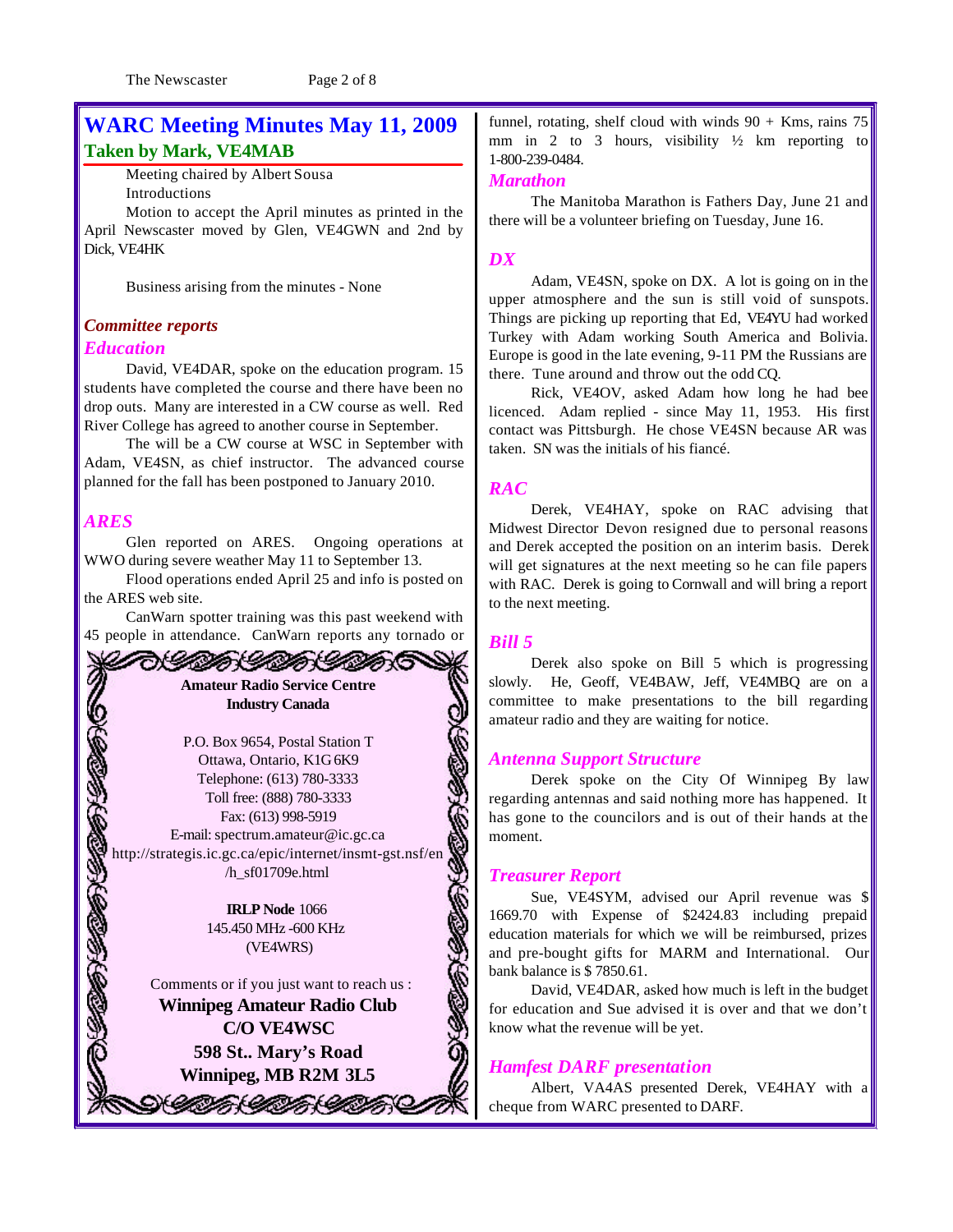The Newscaster Page 3 of 8



Derek, VE4HAY (left) (acting Midwest Regional Director) receives a cheque for the Defense of Amateur Radio Fund (DARF) as proceeds of last years Winnipeg Hamfest/RAC AGM from Albert, VA4AS, Vice President of the Winnipeg Amateur Radio Club

#### *Field Day*

Rolf, VE4VZ, spoke on Field Day. Nice posters have been produced. He will ask if the senior club will let us use their coax. Glen will use his trailer to pick up the equipment. Rolf inspected the site on Sunday afternoon and all is the same. The sit has been paid for. Samples of the poster are on the table for display.

#### *Flea Market*

Dick, VE4HK, spoke on the Flea Market. We made 700 plus dollars with 170 people in attendance, lower than usual. The next Flea Market will be in mid October at the Heritage Victoria Community Centre. Dick asked if there was anyone who wanted to take over looking after the Flea Market.

#### *Seniors Club*

Ed, VE4YU, spoke on Red Cross Day recently held at the WSC which was open to the public 10-6. The best input was from students. A class of 40 with teaches and parents showed up. Had communications with VE4GLS and another ham in St.. Francis Xavier, and a group of Cubs with their leader arrived about 5 PM. Rolf, VE4VZ took a lot of pictures which he may post on the WSC web site.

## *What have you done to "promote amateur radio this week"*

 That line we credit to an old News stalwart, Peter Parker with using in his old VK1 and VK3 casts many years ago and it still stands true *-WIA*



#### *Elections*

Most of the current executive members are not able to continue so we are looking for people to step up and take a position on the executive.

#### *Good & Welfare*

Dick, VE4HK, spoke about our new storage facility at Storage Ville. He was there recently with Gord, VE4GLS and rearranged the whole thing which will make it easier to move stuff on field day. Rolf, VE4VZ, asked how many tents were there and Dick advised there were 2 large ones. Bert, VE4AND, commented that one is a kitchen tent.

Dick, VE4HK, motioned to adjourn. 15 minute break followed by a presentation on networking by Alan, VE4YZ

| <b>RAC/ARES</b><br><b>NATIONAL EMCOMM FREQUENCIES</b>         |            |                 |  |  |
|---------------------------------------------------------------|------------|-----------------|--|--|
| <b>SSB</b>                                                    | Frequency  | <b>Tactical</b> |  |  |
| <b>75M - LSB</b>                                              | 3.675 MHz  | Alfa            |  |  |
| 40 M - LSB                                                    | 7.135 MHz  | <b>Bravo</b>    |  |  |
| 20 M - USB                                                    | 14.135 MHz | Charlie         |  |  |
| 17 M - USB                                                    | 18.135 MHz | Delta           |  |  |
| 15 M - USB                                                    | 21.235 MHz | Echo            |  |  |
| 10 M - USB                                                    | 28.235 MHz | Foxtrot         |  |  |
| $\mathbf{CW}$                                                 | Frequency  | <b>Tactical</b> |  |  |
| 80 M                                                          | 3.535 MHz  | Golf            |  |  |
| 40 M                                                          | 7.035 MHz  | Hotel           |  |  |
| 20 <sub>M</sub>                                               | 14.035 MHz | India           |  |  |
| 17 M                                                          | 18.075 MHz | Juliette        |  |  |
| 15 M                                                          | 21.035 MHz | Kilo            |  |  |
| 10 M                                                          | 28.035 MHz | Lima            |  |  |
| <b>Digital</b>                                                | Frequency  | <b>Tactical</b> |  |  |
| <b>80M</b>                                                    | 3.596 MHz  | <b>Mike</b>     |  |  |
| 40 M                                                          | 7.096 MHz  | November        |  |  |
| 40 M                                                          | 7.096 MHz  | November        |  |  |
| 20 <sub>M</sub>                                               | 14.096 MHz | Oscar           |  |  |
| 17 M                                                          | 18.096 MHz | Papa            |  |  |
| 15 M                                                          | 21.096 MHz | Quebec          |  |  |
| 10 <sub>M</sub>                                               | 28.096 MHz | Romeo           |  |  |
| RAC 2009 February http://www.rac.ca/fieldorg/racaresfreqs.htm |            |                 |  |  |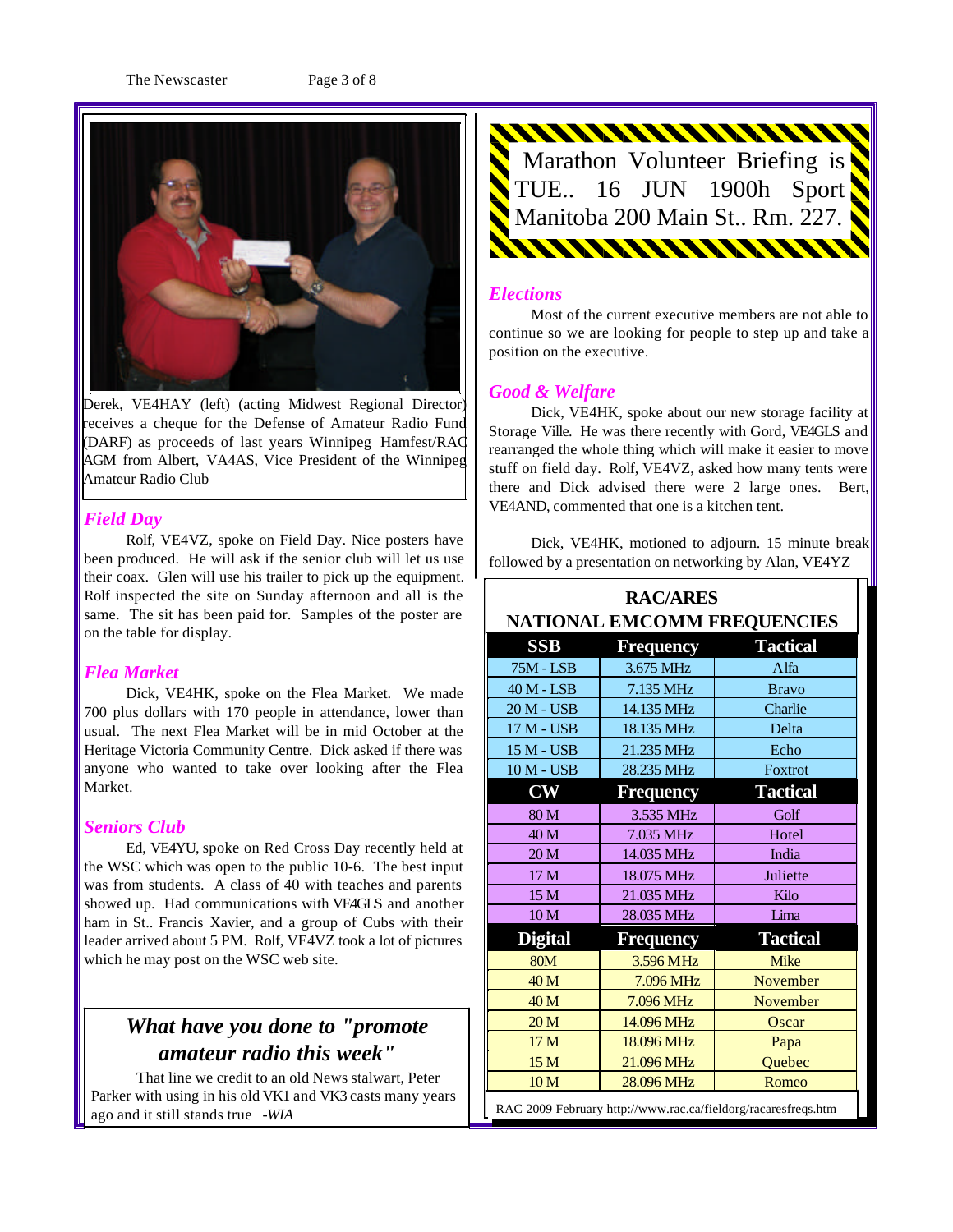The Newscaster Page 4 of 8

#### **Contest Calendar**

*Extracted from http://www.sk3bg.se/ & http://www.hornucopia.com/contestcal*

#### *June*

| $\overline{c}$ | 0100Z   | <b>ARS</b> Spartan Sprint       | CW                |
|----------------|---------|---------------------------------|-------------------|
| 4              | 1700Z   | 10 meter NAC                    | CW/SSB/FM/Digital |
| 5              | 1800Z   | Digital Pentathlon              | BPSK63            |
| 6              | $0000Z$ | Open Season Ten Meter PSK       | BPSK31            |
| 6              | 0400Z   | DigiFest                        | Digital           |
| 6              | 0600Z   | Wake-Up! QRP Sprint             | CW                |
| 6              | 1200Z   | <b>SEANET</b>                   | CW/SSB/RTTY       |
| 6              | 1500Z   | <b>IARU Region 1 Fieldday</b>   | CW                |
| 6              | 1600Z   | Alabama QSO Party               | CW/Phone          |
| 6              | $2000Z$ | DigiFest                        | Digital           |
| 7              | 1200Z   | DigiFest                        | Digital           |
| 10             | 0030Z   | NAQCC Straight Key/Bug Sprint   | CW                |
| 11             | 1700Z   | NAC 50 MHz (Aktivitetstest)     | All               |
| 12             | 1800Z   | Digital Pentathlon              | MFSK16            |
| 13             | 0000Z   | <b>ANARTS WW RTTY</b>           | Digital           |
| 13             | $0000Z$ | Portugal Day                    | CW/SSB            |
| 13             | 1100Z   | Asia-Pacific Sprint             | <b>SSB</b>        |
| 13             | 1500Z   | <b>GACW WWSA CWDX</b>           | CW                |
| 13             | 1600Z   | DDFM 50 MHz                     | CW/SSB/FM         |
| 14             | 0000Z   | <b>SKCC Weekend Sprint</b>      | CW                |
| 14             | 0600Z   | DIE (Spanish Is.)               | CW/SSB/RTTY       |
| 14             | 1400Z   | SSA Månadstest nr 6             | <b>SSB</b>        |
| 14             | 1515Z   | SSA Månadstest nr 6             | CW                |
| 17             | 1800Z   | <b>MOON</b>                     | CW/Digital/SSB    |
| 19             | 1800Z   | Digital Pentathlon              | MT63              |
| 20             | 0000Z   | All Asian DX                    | CW                |
| 20             | 0000Z   | <b>SMIRK</b>                    | CW/Phone          |
| 20             | 0800Z   | SCAGStraight Key Day (SKD)      | CW                |
| 20             | 1400Z   | Feld-Hell Club Sprint           | Feld-Hell         |
| 20             | 1600Z   | West Virginia QSO Party         | CW/SSB            |
| 20             | 1800Z   | Kid's Day                       | <b>SSB</b>        |
| 22             | 0100Z   | Run For The Bacon QRP           | CW                |
| 24             | $0000Z$ | <b>SKCC Straight Key Sprint</b> | ${\rm\bf CW}$     |
| 26             | 1800Z   | Digital Pentathlon              | Feld-Hell         |
| 27             | 1200Z   | H. M. The King of Spain         | SSB               |
| 27             | 1200Z   | Ukrainian DX DIGI               | RTTY/PSK31        |
| 27             | 1400Z   | <b>MARCONI</b> Memorial HF      | CW                |
| 27             | 1800Z   | <b>ARRL Field Day</b>           | All               |
| 27             | 1800Z   | QRP ARCI Milliwatt Field Day    | A11               |
|                |         |                                 |                   |

## **WPGARES**

#### **By Jeff, VE4MBQ -Emergency Coordinator**

We still **need approximately 7 additional operators for the Manitoba Marathon** SUN 21 JUN. The Volunteer Briefing will be TUE.. 16 JUN 1900h at Sport Manitoba 200 Main Street – Room 227.

Several Amateur organizations supported our Flood Operations – as promised in last month's report, Amateur organizations that supported Winnipeg ARES Flood Operations were:

> Winnipeg Amateur Radio Club Manitoba Repeater Society University of Manitoba Amateur Radio Society Winnipeg Senior Citizens Radio Club.

CANWARN Spotter Training was held SAT 9 MAY at the East Selkirk Recreation Centre. Thanks to RM of St. Clements Emergency Coordinator Jim Stinson and St. Clements ARES EC Dave Place VE4PN for organizing the facility for us (Dave also organized the group lunch in Selkirk after the training session concluded). The Weather Spotter training was conducted by outgoing Warning Preparedness Meteorologist Dave Carlsen VE4WXG (he's going back to Forecast Operations) and yours truly did the Net Protocol presentation. We had an excellent turnout with a total attendance of 44 people including 29 Amateurs representing six of nine CANWARN Districts (Brandon, Portage, Interlake, North Eastman, South-Central, Wpg). A number of municipal staff and volunteer firefighters (from East Selkirk, Narol & Steinbach) were also in attendance.

The operational briefing for 2009 CANWARN Net Controllers was held TUE.. 12 MAY at the Prairie & Arctic Storm Prediction Centre. Fifteen of eighteen WWO Controllers attended (VE4s BN, EH, DWG, HAZ, RCJ, GWN, MAQ, AJO, ESX, ALW, HK, MMG, EIH, CDM and MBQ). Thanks to Luke VE4WTF for playing "doorman" and letting participants in (it's a secure facility). There is an ARES member on-call now for VE4WWO 0930-2130h daily thru 13 SEP.

Our MAY General Meeting featured Dick Maguire VE4HK doing a presentation on operating bicycle mobile. Sunday Satiada VE4SBS donated a terrific-looking new ARES banner to us.

Our next General Meeting will be TUE.. 30 JUN 1900h at Sir Wm.. Stephenson Library 765 Keewatin St.. Kent

**Amateur Radio** *~ A Community Resource*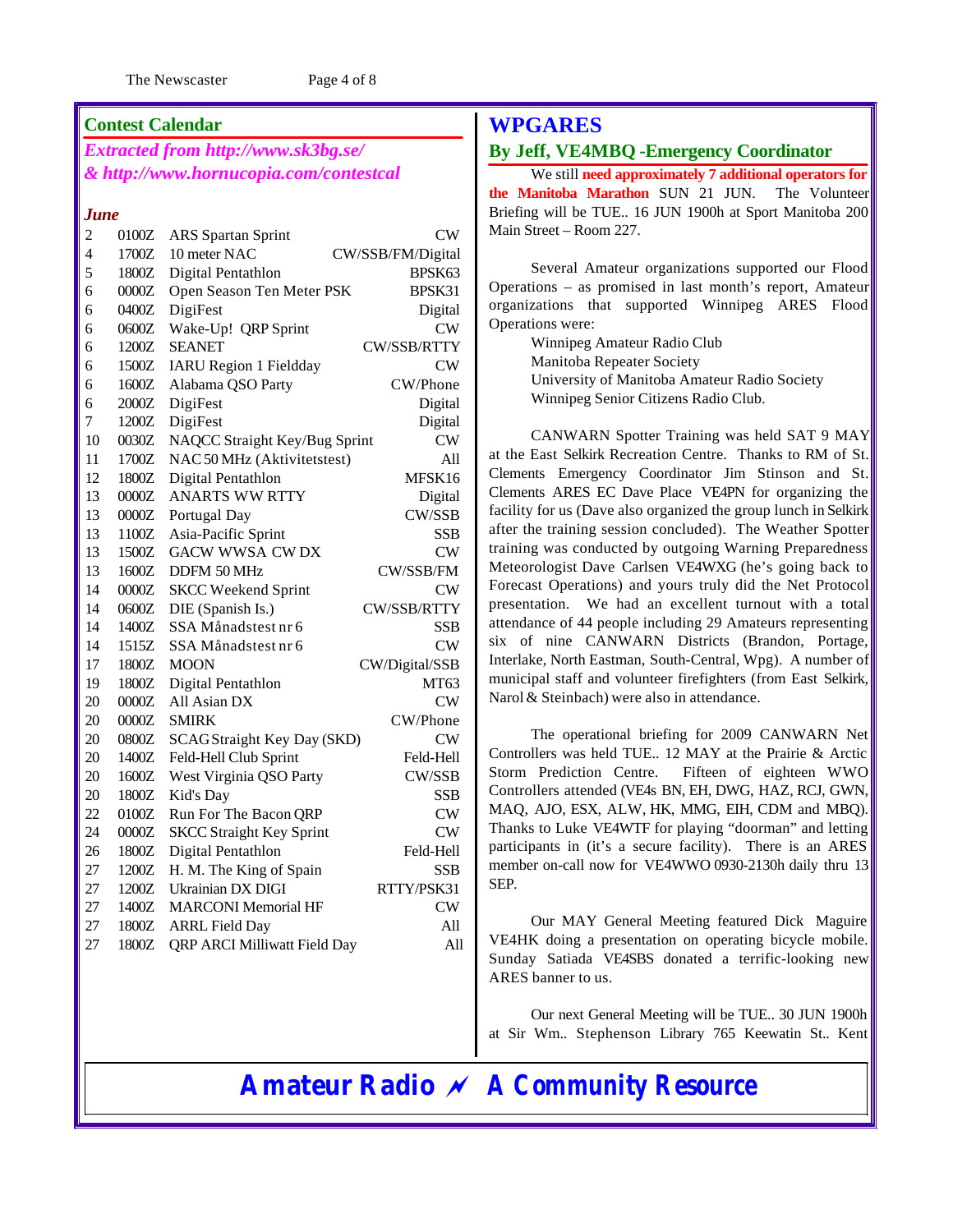The Newscaster Page 5 of 8

VE4KEH and Tedd VE4VID will be discussing their experiences on the ARES GO Team that was deployed to St. Adolphe during Flood Operations. We will not be meeting in July but will be back to the 3rd TUE. of the month in AUG.. – 1900h TUE. 18 AUG. at Sir Wm. Stephenson Library – Cindy Bolton is scheduled to discuss the Volunteer Management component of the City of Winnipeg Emergency Preparedness Program.

#### **News from the Net**

## *RAC Bulletin 2009-015E Resignation of Midwest Director*

Due to increased demands on his personal and career schedules, Midwest Director Devon Racicot, VE5DWR, has regretfully submitted his resignation from the Radio Amateurs of Canada Board of Directors. The RAC Board and Executive extends sincere thanks to Devon for his past service, and best wishes for the future. As required by the RAC Constitution, a call for nominations to fill the remainder of the director's two-year term will appear in the July-August 2009 issue of The Canadian Amateur magazine, as will nomination procedure details. Qualified RAC members who reside in Manitoba or Saskatchewan are encouraged to take the necessary steps at that time to fill the post and ensure representation for all Radio Amateurs in the Midwest Region.

#### *RAC Bulletin 2009-016E Appointment of Midwest Region Director*

At a Special Meeting of the Radio Amateurs of Canada Board of Directors, held May 5, 2009, Derek Hay, VE4HAY, was unanimously appointed Midwest Region Director to fill the position left vacant by the resignation of former director Devon Racicot, VE5DWR. Derek brings to the Board a wealth of experience and will hold the post in accordance with the RAC Constitution until a formal election can be conducted in the Region. A call for nominations to elect a permanent Midwest Region Director will appear in the



July-August 2009 issue of The Canadian Amateur magazine, giving full details of the election process.

#### *Aussie research takes on IT giants and wins*

Modern wireless technology has many applications adding to the utility of lap-top computers and a wide range of other devices. The Australian government's research arm, the Commonwealth Scientific and Industrial Research Organization (CSIRO) took 14 major companies to court claiming infringement of its US patent on wireless local area network technology. The fight was over the CSIRO standard 802.11 used in most wireless devices. While the exact settlement details remain confidential, in dollar terms it will be substantial. Those to pay include Hewlett-Packard, Intel, Dell, Microsoft, Toshiba, Nintendo, Belkin and Netgear. The CSIRO conceived the idea of the wireless technology in the early 1990s and took out a patent in 1996. The first wireless cards based on the CSIRO's system appeared in 2002. Attempts during the next three years to negotiate licences with the companies using it failed – they would not pay royalties. So the CSIRO took legal action and a US judge has finalized a settlement in favour of CSIRO. It also sends a clear message that the CSIRO will fight to protect all of the rights flowing from its research undertaken on behalf of the Australian taxpayers.*-- WIA*

## **Teachers Wanted By Derek, VE4HAY**

If you are a teacher in high school, please get in touch with me. Is your school short on funds? Would you like to have greater resources to provide quality education to your students? Of course the answer to these questions is, Yes. Well, The RAC Youth Education Program will provide financial and personal support to teachers and schools in all regions of the country. Teachers who wish to include an element of radio technology in their classroom programs will be eligible for assistance in acquiring the necessary equipment, books and other resources. As such, I am looking for teachers who would be interested in showing Amateur Radio to their students, in an effort to plant the bug we all have.

## *What have you done to "promote amateur radio this week"*

 That line we credit to an old News stalwart, Peter Parker with using in his old VK1 and VK3 casts many years ago and it still stands true *-WIA*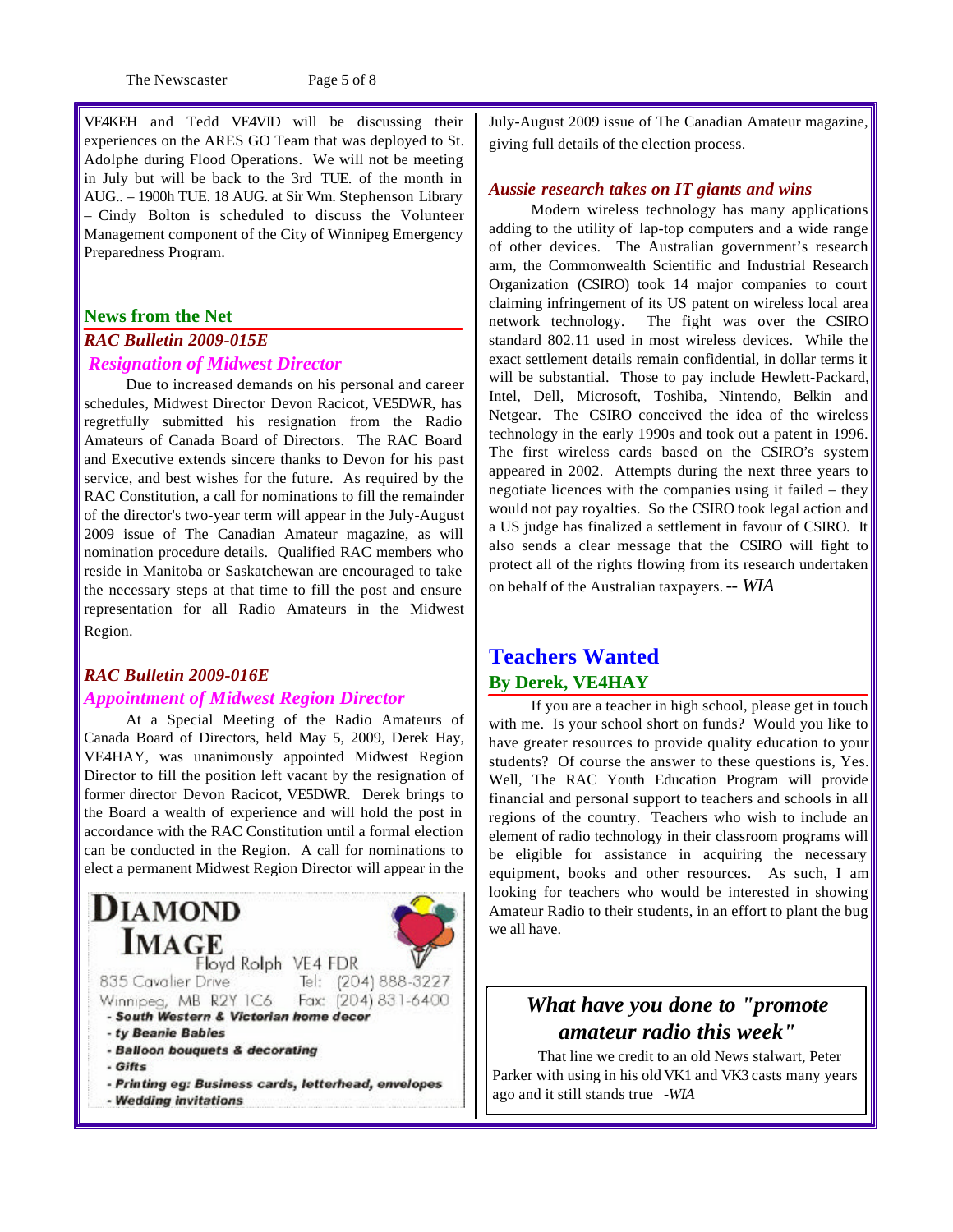The Newscaster Page 6 of 8

## **First Time to Dayton By David VE4DAR**

It's really nice when things come together and opportunity presents. An invitation to visit friends and an Air Canada seat sale and POW! I got to Dayton's Hamvention for the first time on May  $15 - 17$ .

Some say luck is when preparation meets opportunity. I had been thinking of going to the "ham radio Mecca" for years: listening to the tales of locals who drove to Dayton; reading past editions of QST; watching ARRL's website for the program; delaying purchases; and then …"We'd like to see you. Please visit."

Friday morning was a little scary. Police were present as I approached the site. Then I realized they were just directing traffic, human traffic, as thousands crossed the highway from nearby parking. Others reached the Hamvention by shuttle buses. And there I was, a lone VE4 lost in a myriad of other prefixes from around the world.



Someone handed me a program in the parking lot: 48 pages of info including six pages of just maps of the site. The arena containing the forums wasn't opening for another hour so I toured the outdoor flea market. With more than 1500 vendors Ruth would be so busy selling tables she wouldn't get a chance to open her kitchen! Just walking up and down the many rows tired me out so I entered the first of three arenas to go to some of the 45 forums.

At Sally Ann's SATERN forum I talked with Major Rick Shirran, VE4RS, now living in Toronto and heading SATERN for Canada. He asked to be remembered to all here.

Speakers described SATERN's structure and some activities. Later I visited SATERN's communication trailer, which has satellite capability. The response to "How long should we prepare?" was "Prepare until a disaster!"

I met Carole Perry, MB2MGP, at the Teachers' Workshop. Over the years she got amateur radio into her school curriculum. Now retired, Carole had been teaching 15 classes with 36 kids per class! The panel talked about recruiting kids into our hobby by going to schools; having a COOL demo such as how to build an antenna, talking around the world, and the text messaging vs Morse Code video from Jay Leno.

Speakers at the Youth Forum said our clubs need to be youth friendly. Change boring meetings to include interesting and understandable presentations. Have a youth as a member of the board (executive). To be COOL, why not just call our hobby "Radio"? Show new developments such as PSK.

At the ARES and Red Cross Forums, participants were told that expectations are increasing each time there is an emergency: more, better and faster. Topics covered were cooperation among agencies, better training, learning from the last event, and using Echolink. Familiar phrases: "No one self deploys". "In an emergency you will not have enough resources. There will be problems." Red Cross members were reminded to have 4W drive vehicles to bring supplies to the emergency shelters.

One arena was filled with commercial vendors such as Yaesu, Kenwood, Icom, Alinco, Diamond Antennas, etc. Another had exhibitors such as AMSAT, FISTS CW Club, International Amateur Radio Union, and Radio Society of America. The ARRL Expo included a project building area, special event station, youth lounge, and a bookstore.

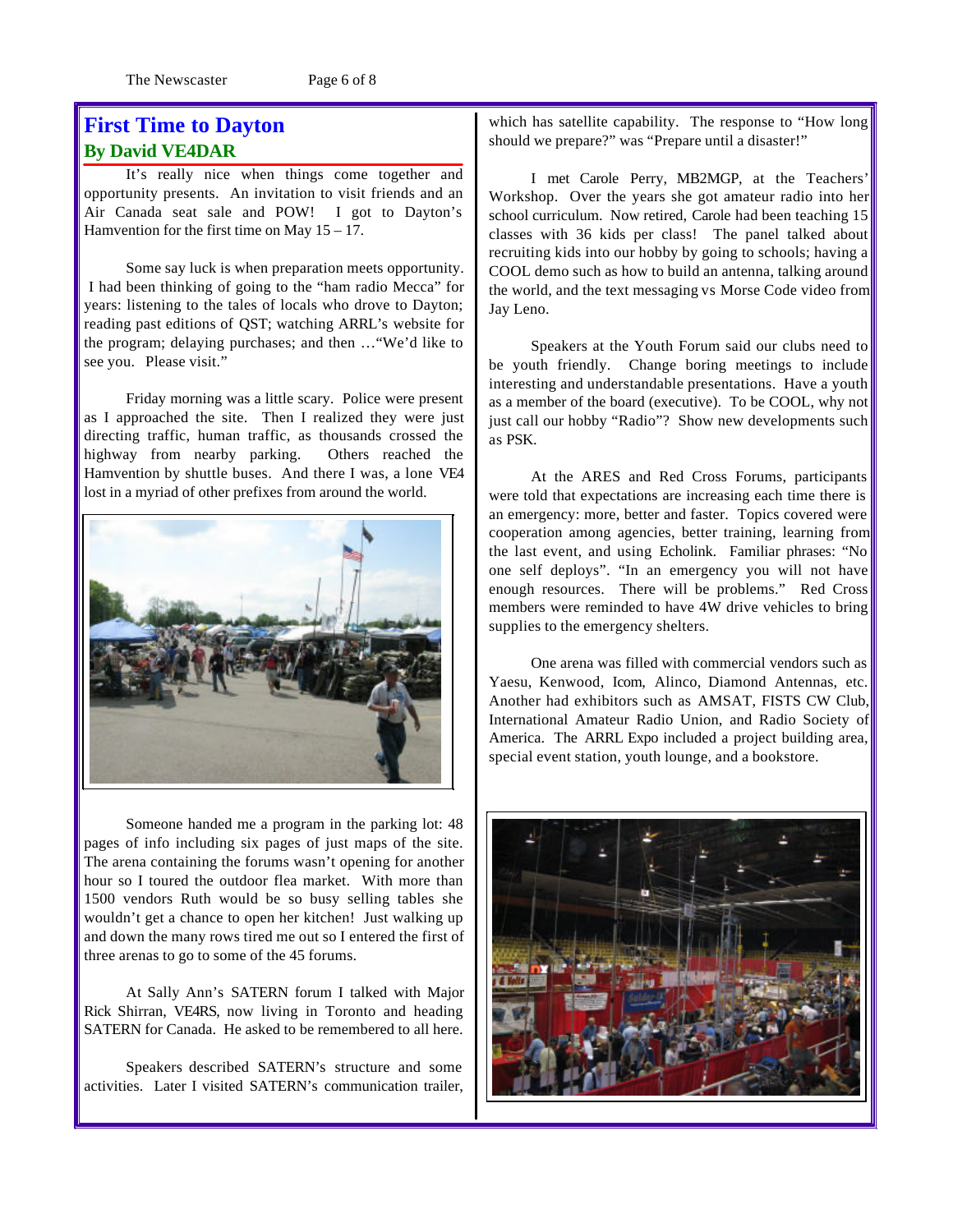The Newscaster Page 7 of 8

Among the more interesting sights were hams dressed in military fatigues and using military equipment adapted to amateur frequencies; another chap had a 2m rig with a big amplifier and antenna on his back. Outside was an area with various towers including a pneumatic unit on four wheels that shot up a very sturdy tower with a very large three-element Steppir antenna. Tower unit only cost \$75,000.00. Walking away from that purchase I heard my name called. Thinking I might hear a lower ask, I turned around. Guess what? There were Garth VE4GDF and Rob VE4ROB from Prairie Mobile. And here's the picture to prove it. But where was Walter? 73.

## **Shared MRS/WARC Storage Facility By Dick, VE4HK**

The Winnipeg Seniors Radio Club notified MRS and WARC in March, that neither club would be allowed to store equipment at the Seniors. An inspector from the City viewed the third floor of the Seniors. He gave the clubs one month to clear everything out, or it would go in the garbage.

WARC and MRS agreed quickly to share a storage facility. We further agreed to split the cost 50/50. I was able to secure a 5 ft x 15 ft storage locker with Storage Ville on Waverley. We moved in a few days after receiving the notification from the City.

Storage Ville lent us a large van to move all our equipment. It took about 1-1/2 hours to load the van at the Seniors, but only 15 minutes to unload. MRS equipment was piled up in the far end of the locker, with WARC's gear near the door. We agreed that WARC should be near the door, to make it easier to move Field Day equipment out.

Gord VE4GLS and I rearranged everything in the locker 2 weeks ago. All the equipment is stored much more efficiently now. MRS equipment remains at the back, and WARC at the front.

WARC and MRS each have 2 keys for the locker. Access is now much better than it was at the Seniors, since Storage Ville has extended hours Neither club has to bother Bert VE4AND or another member of the Seniors to open up. Best of all, no more stairs to climb, thank goodness!

Thanks to Bert VE4AND for opening the Seniors, so we could move out. Thanks also to Geoff VE4BAW, Glen VE4GWN, Rosi VE4YYL, Fred VE4TRO, Sue VE4SYM, and Dick VE4HK for helping with the move.

## **INTERNATIONAL HAM FEST By Richard VE4QK**

## *AT THE INTERNATIONAL PEACE GARDEN - Second weekend in July Annually*

Just a note to let you know what is happening with IHF 46 which is less than two months away. There are going to be some changes at this year's event! The Peace Garden has inadvertently rented the Lodge for a wedding on the ham fest weekend. The plan is to have a large tent in the middle of the campground for our activities. It will have a wood floor for our Saturday night event and we will have lots of tables and chairs for our use, The band, that has been performing the last couple of years, has been confirmed for Saturday. There will be a change in the food available. Sandy is unable to provide her good services out in the middle of the field. She was to provide the breakfast this year in place of the meal provided by Bill and his elves. We haven't finalized the food services but we are working on it. No one will go hungry. I will send out more info when I have it. There is info on the Ham Fest page at http://www.mts.net/~holderr/ihf.htm that will be updated as we know the details.

#### **Camp 807**

For the first time ever, Camp 807 is being held in Atikokan in 2009. This annual event has rotated amongst several communities in the 807 area code west of Thunder Bay. It takes place on the August long weekend, and is a terrific way to meet hams in the area that you've talked with on the air. There will also be technical presentations on a few subjects. And, perhaps most important, there will be steak and beer. We have booked all of Bunnell Park, a municipal campground in Atikokan, for the event. There are also numerous hotels in town for the event (which runs from Friday afternoon to Sunday noon). It is early days, right now, but mark your calendars, and keep track of our progress on www.ve3fyn.ca/Camp807

## **MARMFEST 15**

August 15, 2009 Manitoba Amateur Radio Museum on the grounds of the Manitoba Agricultural Museum at Austin, Manitoba